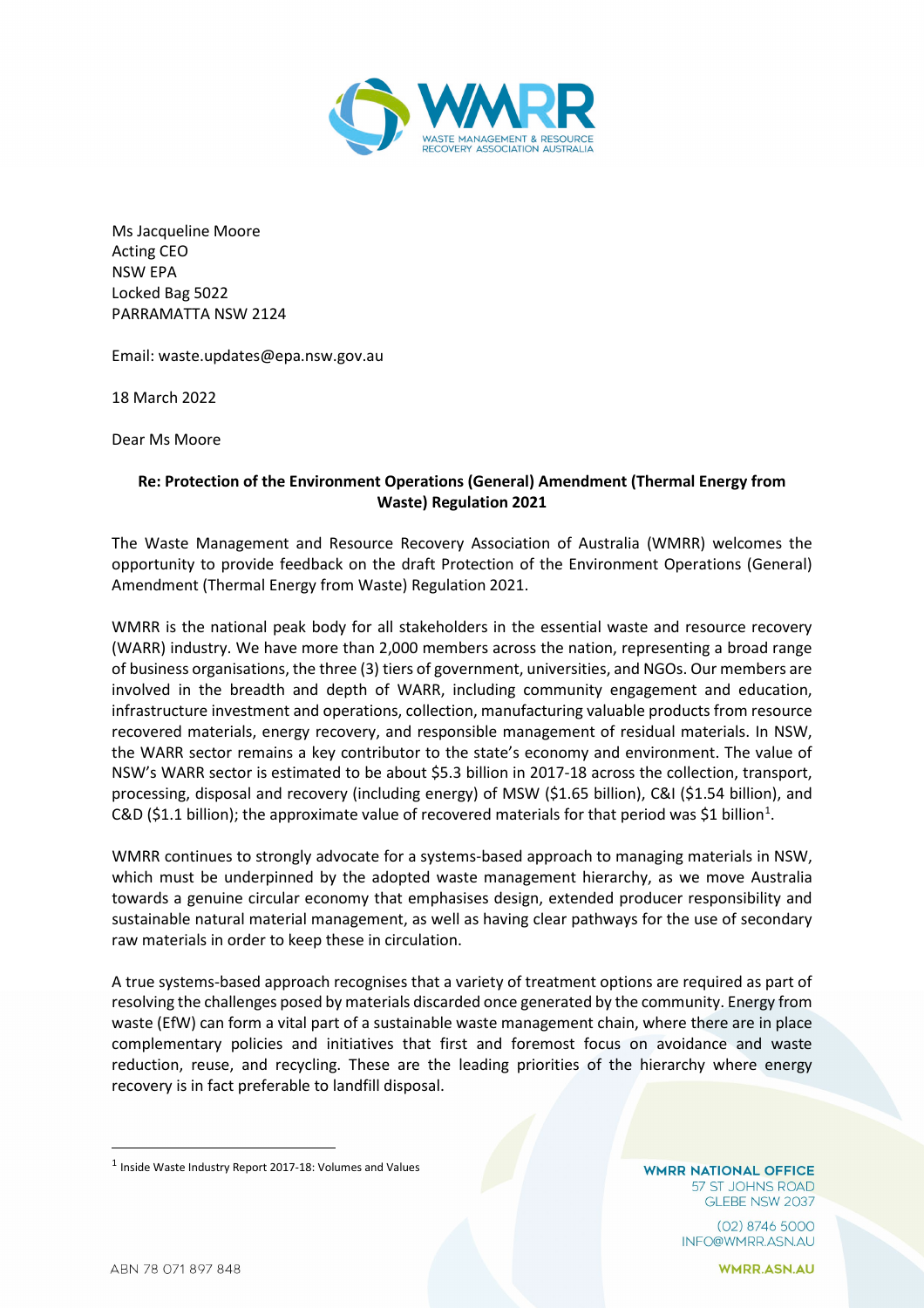

WMRR advocates that as per the hierarchy, EfW can and must co-exist and play a complementary and fundamental role in an integrated waste management and resource recovery model in NSW, as it does in jurisdictions both in Australia and globally; however, we also recognise that this window of opportunity is under pressure from NSW, given the state's adopted EfW policy and infrastructure plan.

While WMRR's comments on the draft regulation can be found below, our overarching constructive feedback is that given the NSW EfW policy is, at this time, the moststringent and restrictive EfW policy in place in Australia, the intervention in the market to restrict development to only prescribed sites is highly concerning and represents poor policy. The role of government should be to provide investment and regulatory certainty and create a level playing field for both community and business. The market should be able to develop these projects based on where material is generated and therefore managed, in accord with the proximity principle. Government needs to strategically plan for all infrastructure required to support resource recovery and the implementation of the waste management hierarchy (which clearly places energy recovery over landfill). Government should also ensure that there is appropriate contingency and accessibility across the network, even in times of disaster, as a result of appropriate strategic planning. This lack of integrated strategic planning across the waste and resource recovery system has been particularly obvious in recent weeks when 50% of putrescible assets were inaccessible to industry. With the lead time to develop such infrastructure being lengthy, limiting sites and rules around their development at this time is extremely problematic particularly for metropolitan Sydney where the vast majority of waste is currently generated in NSW.

WMRR would encourage the government to expand the range of potentially permissible types of locations to include: Clean Manufacturing Precincts; Renewable Energy Zones; and land zoned IN 1 General Industrial or IN 3 Heavy Industrial within State Significant Precincts<sup>[2](#page-1-0)</sup>, for reasons detailed below.

Further, we note that due to the current drafting within the policy, there are potentially downstream restrictions on the use of materials, in particular fuel utilised for pyrolysis. WMRR would encourage government to ensure this policy is limited to simply EfW and not move into downstream matters, whether intentionally or otherwise.

Please do not hesitate to contact the undersigned if you would like to further discuss WMRR's submission.

Yours sincerely

Gayle Sloan **Chief Executive Officer** Waste Management and Resource Recovery Association of Australia

**WMRR NATIONAL OFFICE** 57 ST JOHNS ROAD GLEBE NSW 2037

> $(02)$  8746 5000 INFO@WMRR.ASN.AU

> > **WMRR.ASN.AU**

<span id="page-1-0"></span><sup>2</sup> Under the *State Environmental Planning Policy (SEPP) (State Significant Precincts) (2005)*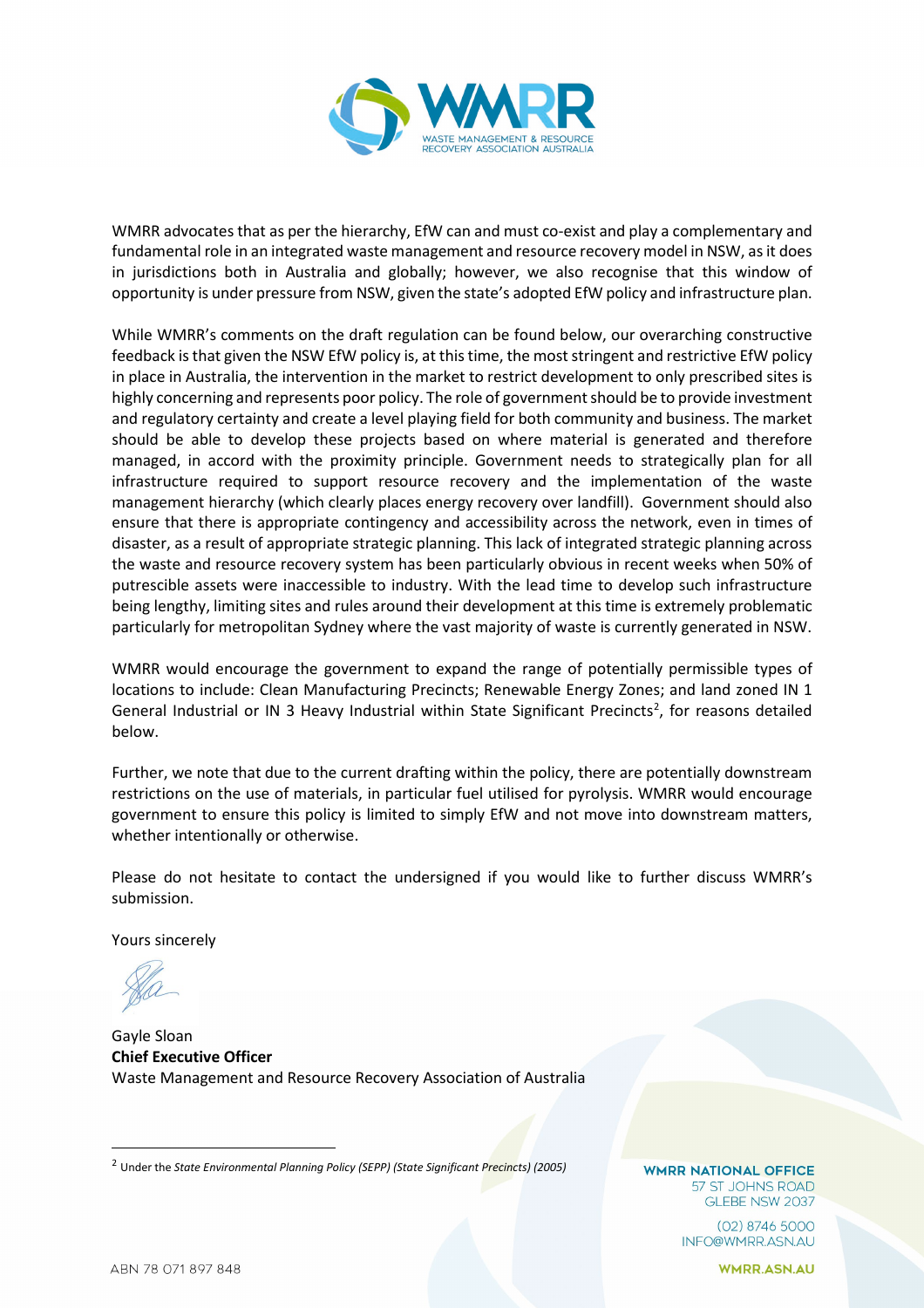

## **SUBMISSION**

| <b>Section</b>                                                                               | <b>WMRR's feedback</b>                                                                                                                                                                                                                                                                                                                                                                                                                                                                        |
|----------------------------------------------------------------------------------------------|-----------------------------------------------------------------------------------------------------------------------------------------------------------------------------------------------------------------------------------------------------------------------------------------------------------------------------------------------------------------------------------------------------------------------------------------------------------------------------------------------|
| 128A Definitions<br>Energy recovery means the recovery of energy,<br>either as heat or fuel. | WMRR understands that facilities that make fuel<br>without thermal treatment, e.g., RDF and PEF,<br>would not be prohibited, but facilities that make<br>fuel using thermal treatment (e.g., pyrolysis) will<br>be prohibited.                                                                                                                                                                                                                                                                |
|                                                                                              | As fuel combustion is captured within the<br>of thermal treatment,<br>definition<br>it<br>is<br>recommended that the EPA clarifies this<br>definition so that it reads: "energy recovery<br>means the recovery of energy, either as heat or<br>through the combustion of fuel".                                                                                                                                                                                                               |
|                                                                                              | We note that there is no reference to 'fuel' in the<br>scheduled activity of 'energy recovery' in the<br>POEO Act.                                                                                                                                                                                                                                                                                                                                                                            |
| 128A Definitions                                                                             | We would like to understand the policy position                                                                                                                                                                                                                                                                                                                                                                                                                                               |
| <b>Former mine site</b> means a mine site other than<br>a derelict mine site.                | for limiting this to "former" mine sites. If there<br>are operating mine sites that can pursue an                                                                                                                                                                                                                                                                                                                                                                                             |
|                                                                                              | additional or transitional opportunity with an<br>EfW facility, should that be precluded?                                                                                                                                                                                                                                                                                                                                                                                                     |
|                                                                                              | In any case, please clarify whether this includes<br>an operating mine site that is scheduled for<br>closure, where the EfW facility is intended to<br>commence operations after the cessation of<br>mining operations.                                                                                                                                                                                                                                                                       |
| 128A Definitions                                                                             | Not defined. Please insert a definition for former                                                                                                                                                                                                                                                                                                                                                                                                                                            |
| Former thermal electricity generation site                                                   | thermal electricity generation site.                                                                                                                                                                                                                                                                                                                                                                                                                                                          |
|                                                                                              | As per mine sites, we recommend that the<br>definition covers thermal electricity generation<br>sites, whether operating or otherwise. In the<br>case of "former" sites, the definition should<br>include those that are either already closed,<br>have been announced as being scheduled for<br>closure, or those that will otherwise cease<br>operating as thermal electricity generation sites<br>at or around the time of the commencement of<br>operations of the intended EfW facility. |

(02) 8746 5000 INFO@WMRR.ASN.AU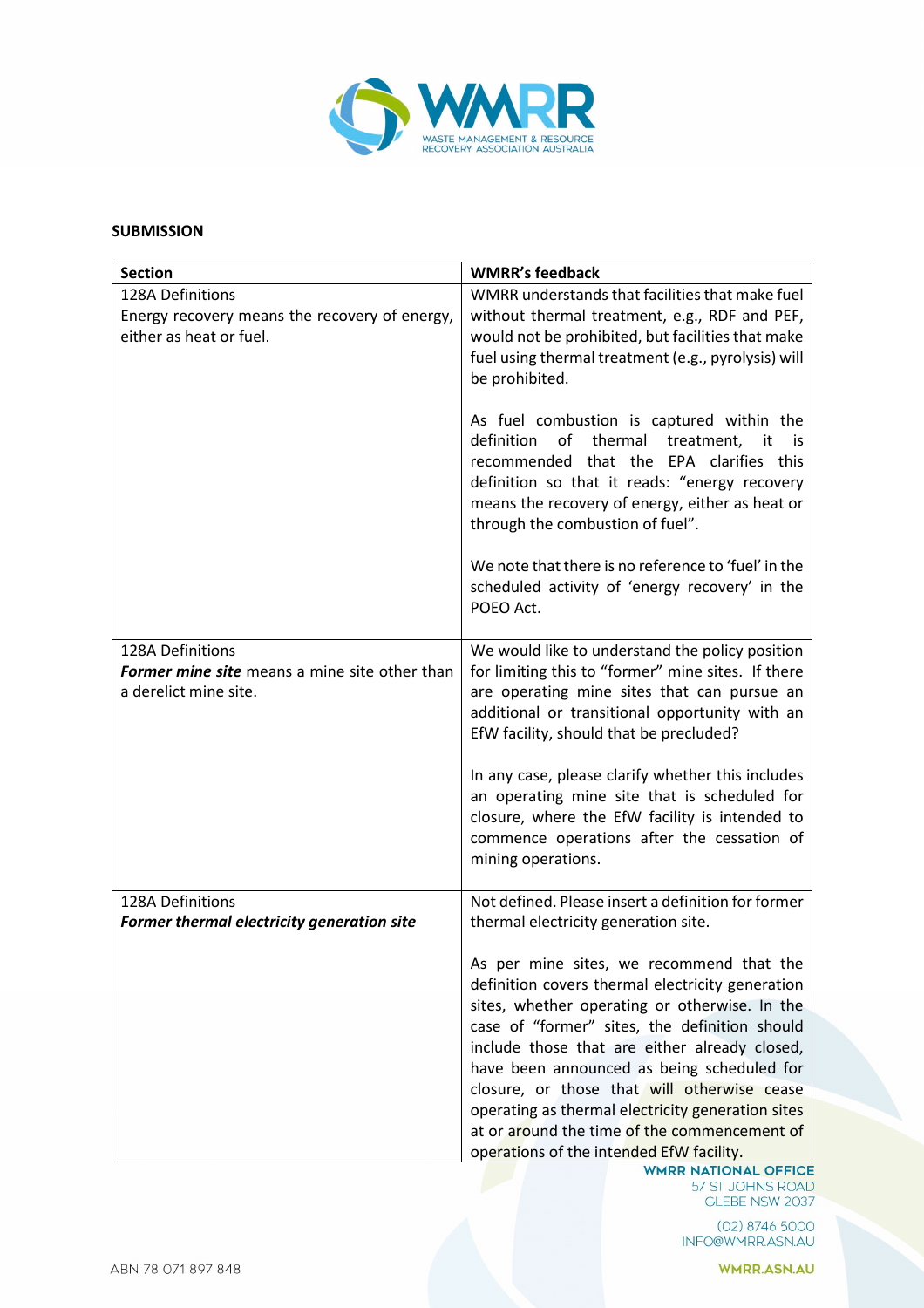

| <b>Section</b>                                                                                                                                                                                                                                                                                             | <b>WMRR's feedback</b>                                                                                                                                                                                                                                                                                                                                                                                                                                                                                                                                                                                                                                                                                                                                                                                                  |
|------------------------------------------------------------------------------------------------------------------------------------------------------------------------------------------------------------------------------------------------------------------------------------------------------------|-------------------------------------------------------------------------------------------------------------------------------------------------------------------------------------------------------------------------------------------------------------------------------------------------------------------------------------------------------------------------------------------------------------------------------------------------------------------------------------------------------------------------------------------------------------------------------------------------------------------------------------------------------------------------------------------------------------------------------------------------------------------------------------------------------------------------|
|                                                                                                                                                                                                                                                                                                            |                                                                                                                                                                                                                                                                                                                                                                                                                                                                                                                                                                                                                                                                                                                                                                                                                         |
| 128A Definitions<br><b>Regional Jobs Precinct</b>                                                                                                                                                                                                                                                          | Not defined. Please insert a definition for<br>Regional Jobs Precinct.                                                                                                                                                                                                                                                                                                                                                                                                                                                                                                                                                                                                                                                                                                                                                  |
| 128A Definitions<br>Thermal treatment means the processing of<br>burning, incineration, thermal<br>by<br>waste<br>oxidation, gasification, pyrolysis, plasma or<br>other thermal treatment process but does not<br>include the following:<br>(d) the incineration of waste for destruction or<br>disposal. | regulation implements the<br>EfW<br>(d)<br>The<br>infrastructure plan, which states that the NSW<br>government "supports thermal energy recovery<br>as a residual waste management option where<br>it can deliver positive outcomes for the<br>community while protecting human health and<br>the environment" and "not as an alternative to<br>waste reduction or recycling."                                                                                                                                                                                                                                                                                                                                                                                                                                          |
| (i) the thermal treatment of plastic waste to<br>produce plastic products, or inputs for plastic<br>products, where at least 75% of the weight of<br>the waste plastic thermally treated in a 12-<br>month period is converted into plastic products<br>or inputs for plastic products.                    | While WMRR acknowledges the intent of the<br>NSW government, the distinction between<br>energy recovery through thermal treatment<br>(prohibited) and incineration of waste for<br>destruction or disposal (exempted) needs to be<br>better defined and clarified, as both undergo<br>combustion of waste that is destined for final<br>disposal.                                                                                                                                                                                                                                                                                                                                                                                                                                                                       |
|                                                                                                                                                                                                                                                                                                            | (i) This definition requires further clarification to<br>ensure that plastic waste processing and<br>reforming are not inadvertently captured by the<br>regulation.                                                                                                                                                                                                                                                                                                                                                                                                                                                                                                                                                                                                                                                     |
|                                                                                                                                                                                                                                                                                                            | Further, the 75%<br>requirement will<br>be<br>challenging to meet. As an example, in February<br>2022, Qenos and Cleanaway signed an MOU to<br>undertake a joint feasibility study for plastic-to-<br>plastic advanced recycling in NSW and Victoria.<br>Qenos is leading this study on one (1) or more<br>advanced recycling plants using its existing<br>steam cracker and polymerisation facilities that<br>would convert plastic waste pre-processed by<br>Cleanaway. Typically, these facilities take in<br>most plastics except PVC (though preferencing<br>PE and PP) and use a pyrolysis process to covert<br>this feedstock to a naphtha which is a feedstock<br>for the PE plant. Notably, the process would not<br>come close to 75% conversion back to plastic<br>and in reality, sits between 50% and 60%. |

WHER NATIONAL OFFICE<br>57 ST JOHNS ROAD<br>GLEBE NSW 2037

(02) 8746 5000 INFO@WMRR.ASN.AU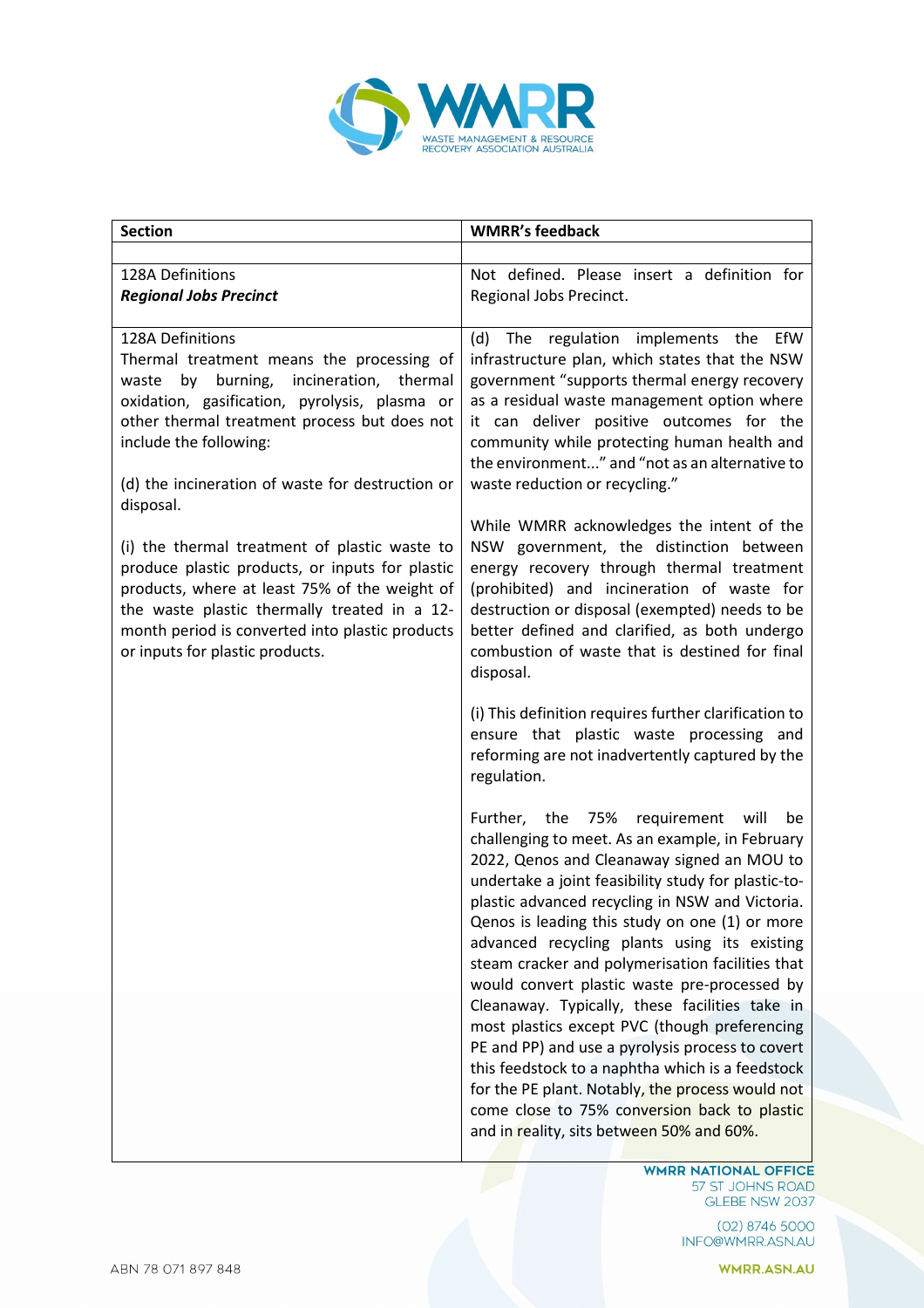

| <b>Section</b>                                        | <b>WMRR's feedback</b>                                                                           |
|-------------------------------------------------------|--------------------------------------------------------------------------------------------------|
| 128C Exceptions to prohibition on energy              | (1)(b) and (2) To provide project proponents                                                     |
| recovery from thermal treatment of waste              | with investment certainty and to allow for the                                                   |
| (1) A person is not guilty of an offence under        | planning and development process to occur,                                                       |
| clause 128B if the activity or work prohibited by     | <b>WMRR</b> is seeking:                                                                          |
| the clause is carried out at $-$                      | The gazettal of the nominated precincts                                                          |
| (b) 1 of the following nominated precincts,           | under $128(C)(1)(b)$ and (c) before or on                                                        |
| identified on a map published in the                  | the commencement of the Protection of                                                            |
| Gazette by the EPA -                                  | the Environmental Operations (General)                                                           |
| the Richmond Valley Regional Jobs<br>(i)              | Amendment (Thermal Energy from                                                                   |
| Precinct<br>Goulburn<br>Mulwaree<br>(ii) the Southern | Waste) Regulation 2021.                                                                          |
| Precinct                                              | An inclusion stipulating that once those<br>٠                                                    |
| (iii) the West Lithgow Precinct                       | precincts $[(1)(b)$ and $(c)]$ are gazetted,<br>revocation by the NSW government will            |
| (c) 1 of the following nominated precincts            | not be possible.                                                                                 |
| or sites, identified on a map or specified            | <b>WMRR</b><br>notes<br>that<br>this<br>is<br>an                                                 |
| in a notice published in the Gazette by               | administrative process and understands                                                           |
| the $EPA -$                                           | that the process will not be automatic,                                                          |
| an Activation Precinct<br>(i)                         | rather it will occur<br>following<br>an                                                          |
| (ii) a Regional Jobs Precinct                         | both<br>the<br>assessment<br>against                                                             |
| (iii) a former mine site                              | Infrastructure Plan and if required, a                                                           |
| (iv) a former thermal electricity generation          | needs analysis. This approach results in                                                         |
| site                                                  | considerable uncertainty for any project                                                         |
|                                                       | that falls outside of the four (4) gazette                                                       |
| (2) The EPA may, by notice published in the           | zones.                                                                                           |
| Gazette, vary or revoke a nomination referred to      |                                                                                                  |
| in subclause $(1)(b)$ or $(c)$ .                      | $(1)(c)$ WMRR believes that it would be prudent                                                  |
|                                                       | of the NSW government to allow itself a wider                                                    |
|                                                       | range of potentially permissible locations, in<br>alignment with national trends such as greater |
|                                                       | focus on a federal level (and internationally) in                                                |
|                                                       | areas such as renewable energy and sustainable                                                   |
|                                                       | manufacturing/production, as well as to allow                                                    |
|                                                       | for the development of localised solutions in                                                    |
|                                                       | regional locations that support the NSW                                                          |
|                                                       | government's broader<br>objectives,<br>driving                                                   |
|                                                       | circular economy outcomes as part of these                                                       |
|                                                       | major industrial and manufacturing initiatives.                                                  |
|                                                       |                                                                                                  |
|                                                       | WMRR proposes expanding the scope of 1(c) to                                                     |
|                                                       | also include:                                                                                    |
|                                                       | (v) Clean Manufacturing Precincts                                                                |
|                                                       | (vi) Renewable Energy Zones                                                                      |
|                                                       | (vii) A site that is zoned IN1 General                                                           |
|                                                       | Industrial or IN3 Heavy Industrial and is<br><b>WMRR NATIONAL OFFICE</b>                         |

57 ST JOHNS ROAD<br>GLEBE NSW 2037

02) 8746 5000<br>INFO@WMRR.ASN.AU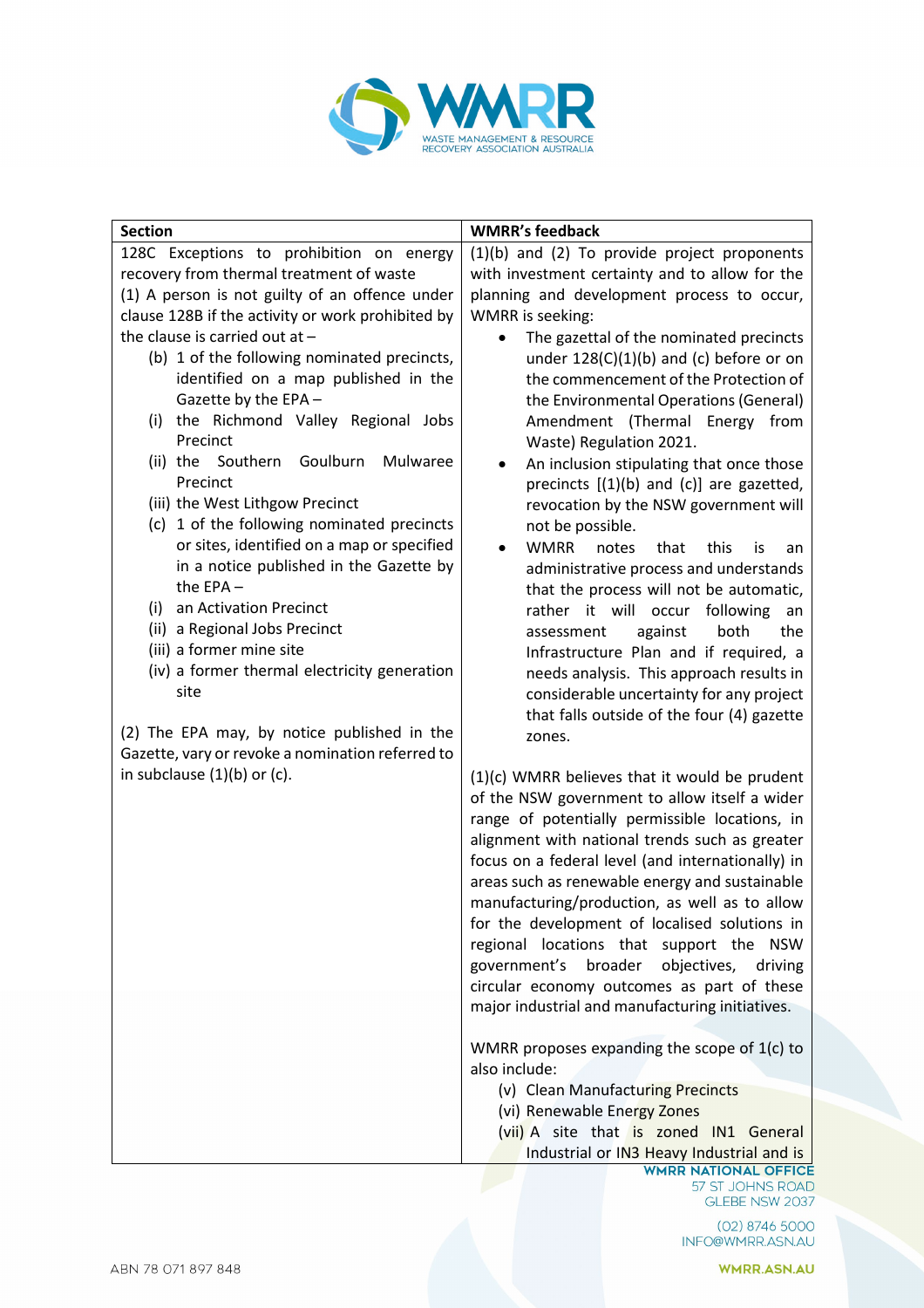

| <b>Section</b>                                                                                                                                                                                                    | <b>WMRR's feedback</b>                                                                                                                                                                                                                                                                                                                                                                                                                                                                                                                                                                                                                                                                                                                                                                                     |
|-------------------------------------------------------------------------------------------------------------------------------------------------------------------------------------------------------------------|------------------------------------------------------------------------------------------------------------------------------------------------------------------------------------------------------------------------------------------------------------------------------------------------------------------------------------------------------------------------------------------------------------------------------------------------------------------------------------------------------------------------------------------------------------------------------------------------------------------------------------------------------------------------------------------------------------------------------------------------------------------------------------------------------------|
|                                                                                                                                                                                                                   | within a State Significant Precinct under<br>the State Environmental Planning Policy<br>(SEPP) (State Significant Precincts)<br>(2005), where the energy generated is<br>intended to be mostly used to power<br>industrial or manufacturing processes<br>within that site or within the closest<br>SAP, CMP, REZ or SSP.                                                                                                                                                                                                                                                                                                                                                                                                                                                                                   |
|                                                                                                                                                                                                                   | WMRR is also seeking clarity on the following<br>wording: "1 of the following nominated sites,<br>identified on a map or specified in a notice<br>published in the Gazette by the EPA" - would<br>this publication in the Gazette be made by the<br>EPA or by the nominated site?                                                                                                                                                                                                                                                                                                                                                                                                                                                                                                                          |
|                                                                                                                                                                                                                   | Further, WMRR is asking the EPA to describe the<br>processes of how, when, and under which<br>circumstances and conditions a site or a precinct<br>can be nominated to become an EfW site or be<br>excluded from the general prohibition, and to<br>also describe the process of how, when and why<br>the EPA would make a decision to revoke such a<br>nomination. If those descriptions are not added,<br>the processes are left in the absolute discretion<br>of the EPA and there is the risk of inconsistencies<br>arbitrariness, which<br>would<br>be<br>and<br>in.<br>contradiction to the "Better Regulation" policy<br>of the government. It would also lead to, or<br>contribute to, a general sense of uncertainty<br>potentially<br>(much-needed)<br>prohibiting<br>investment in this sector. |
| 128C(3)(a)(ii) "the energy generated from<br>thermally treating the less environmentally<br>sound fuel, including any energy generated from<br>the energy" [italics added]                                        | We expect this is a typo and that the language in<br>italics should be amended to read, "including<br>any energy generated from that fuel"                                                                                                                                                                                                                                                                                                                                                                                                                                                                                                                                                                                                                                                                 |
| 128C (4) Exceptions to prohibition on energy<br>recovery from thermal treatment of waste<br>In this clause $-$<br>Mostly used, in relation to powering industrial<br>or manufacturing processes on site, means at | While the 90% requirement may be workable in<br>normal operating conditions to require that the<br>EfW facility delivers energy to industrial or<br>manufacturing offtakers, this mechanism needs<br>retain some flexibility to allow for<br>to<br>maintenance and operational shutdowns of the<br><b>WMRR NATIONAL OFFICE</b>                                                                                                                                                                                                                                                                                                                                                                                                                                                                             |

57 ST JOHNS ROAD GLEBE NSW 2037

02) 8746 5000<br>INFO@WMRR.ASN.AU